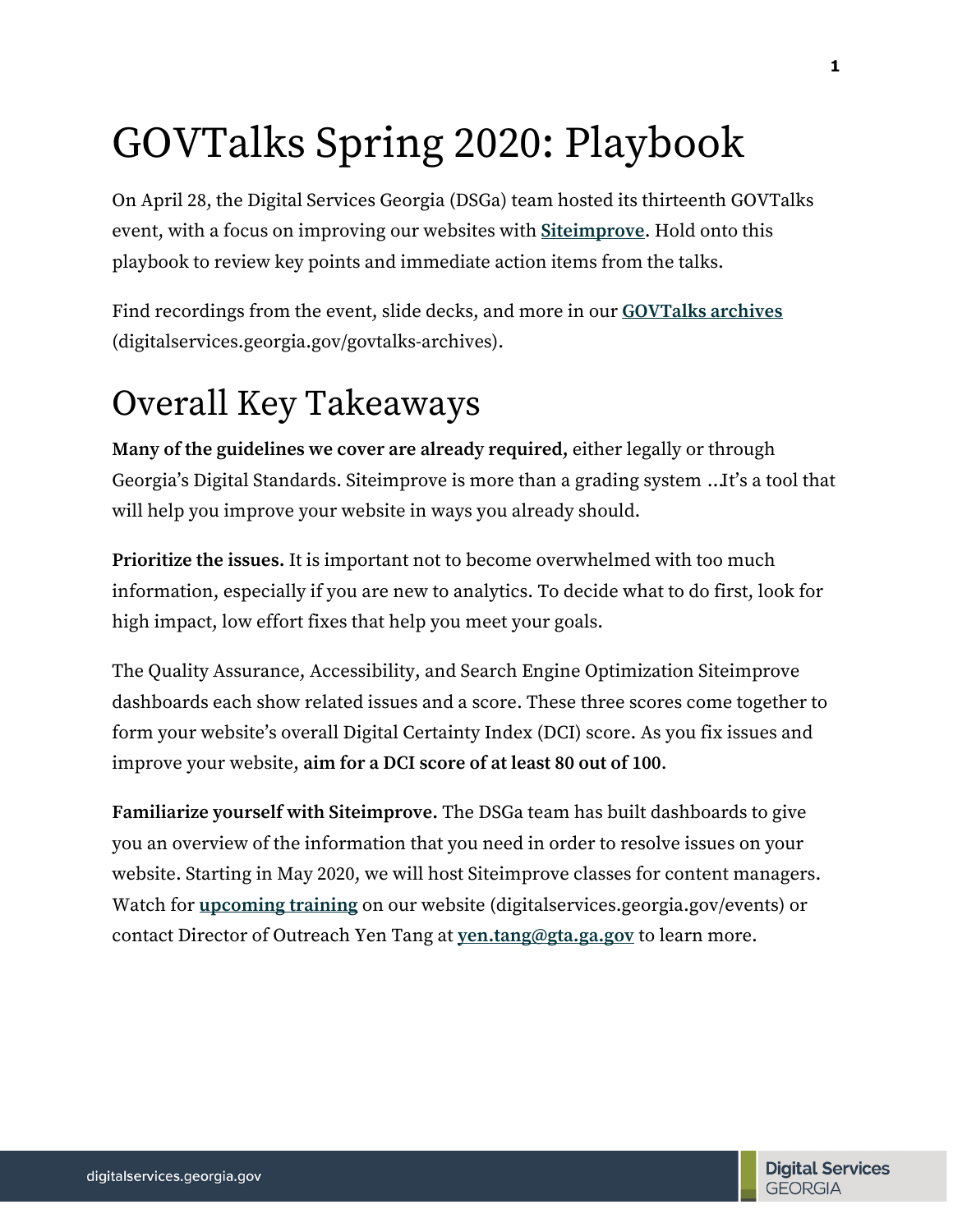# Before You Use Siteimprove

Before getting into the weeds of Siteimprove, answer these questions:

- What is the purpose of your website?
- What are the goals for your website?
- What are the goals of the visitors to your site?
- What challenges do you face in meeting their goals?
- What do you expect your visitors to experience on your site?
- How do you measure success right now?
- What are the key performance indicators for your website?
- How do you know your site is successful?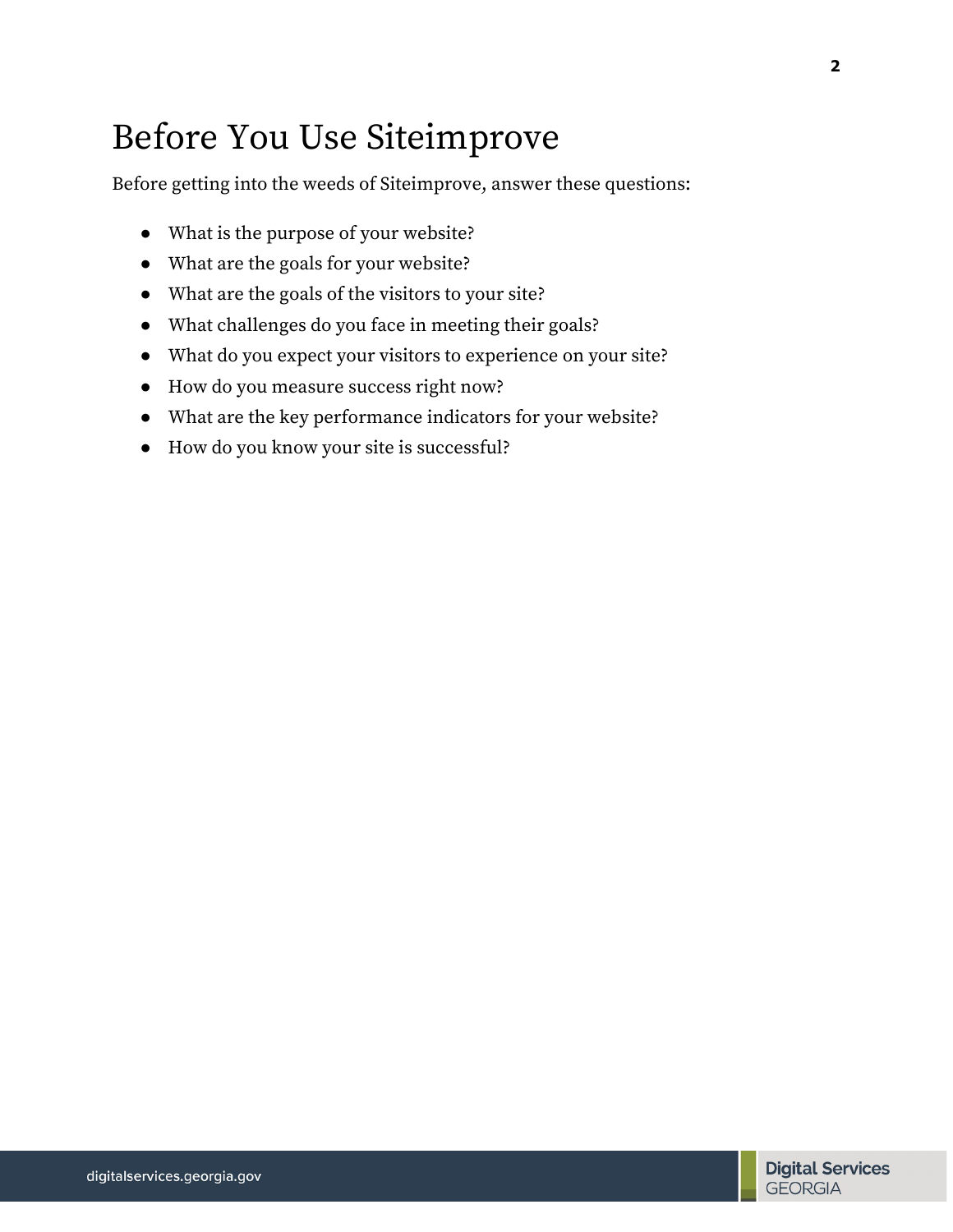# Quality Assurance: A content strategy that prioritizes people

Georgians rely on our digital properties to access critical services and answer questions. Make sure their experience is consistent, reliable, and accessible with help from Siteimprove's Quality Assurance module.

## Siteimprove QA Features

Siteimprove's Quality Assurance module will help you maintain good, consistent content that will get users what they need.

The QA module includes:

- Policies
- Check History
- Content Inventory
- QA issues and affected pages

| Hide menu                |                                                                       |                                     | <b>G</b> Siteimprove            |                                                                                  | $\bullet$ Help Center and Academy $\smile$<br>Rachel Hart ~ |
|--------------------------|-----------------------------------------------------------------------|-------------------------------------|---------------------------------|----------------------------------------------------------------------------------|-------------------------------------------------------------|
| $\alpha$<br>irch in menu | <b>Quality Assurance</b>                                              |                                     |                                 |                                                                                  | $E$ Export                                                  |
| <b>E Dashboard</b>       | <b>Quality Assurance Overview</b>                                     |                                     |                                 |                                                                                  | ۰<br>Export                                                 |
| <b>IN MENU</b>           |                                                                       |                                     |                                 |                                                                                  |                                                             |
| lity Assurance           | Score details @                                                       |                                     | Overall score @                 |                                                                                  | QA Score progress @                                         |
| <b>Prerview</b>          | Content Quality ®                                                     | 92.4 /100                           | QA                              | 100                                                                              |                                                             |
|                          | Content Freshness @                                                   | 87.6 /100                           |                                 | $^{30}$                                                                          |                                                             |
| mary.                    | Security @                                                            | 100.0 /100                          | $97.7$ <sub>noo</sub><br>$-0.1$ | <b>CONTRACTOR</b><br>80 <sub>1</sub>                                             |                                                             |
|                          | User Experience @<br>v                                                | 99.3 /100                           |                                 | $70$ $($<br>10/5/2017                                                            | m.<br>63<br>4/11/2018 10/13/2018 4/16/2019<br>10/18/2019    |
| ling                     |                                                                       |                                     |                                 |                                                                                  | <b>D</b> Annotations                                        |
| <b>Sabiity</b>           |                                                                       |                                     | th Score breakdown              |                                                                                  |                                                             |
| story.                   | $\ddot{\phantom{1}}$                                                  |                                     | ۰                               |                                                                                  | ۵                                                           |
|                          | Fix These Issues to Improve Your Score                                |                                     | Export                          | <b>Fixed Issues</b>                                                              | Export                                                      |
|                          | Issue                                                                 |                                     | Points you can gain<br>Issue    |                                                                                  | Points already gained                                       |
|                          | (!) Pages that are difficult to read<br>Documents in need of updating |                                     | 0.87 points                     | Broken links on level 2 pages @                                                  | <b>10.50 points</b>                                         |
|                          | (!) Broken links at page level 3 and deeper @                         |                                     | 0.62 points                     | (V) Links to unsafe domains<br>Misspellings on homepage                          | 7.00 points                                                 |
|                          | (1) Pages with long sentences                                         |                                     | $0.29$ points                   |                                                                                  | 5.40 points                                                 |
|                          |                                                                       |                                     | $0.27$ points                   | Pages with misspellings                                                          | 4.05 points                                                 |
|                          | Documents in formats other than PDF and XML                           |                                     | $0.11$ points                   | (V) Misspellings (overall)                                                       | 4.05 points                                                 |
|                          |                                                                       | See all issues                      |                                 | See all fored issues                                                             |                                                             |
|                          | Last completed crawl: 4/15/2020                                       | Next crawl scheduled for: 4/20/2020 |                                 | Your role (User) does not allow you to activate a crawl of the site at any time. |                                                             |
|                          | Progress                                                              |                                     |                                 |                                                                                  | ۰<br>Export                                                 |
|                          | 60                                                                    |                                     |                                 |                                                                                  |                                                             |
|                          | $^{12}$                                                               |                                     |                                 |                                                                                  |                                                             |
|                          | 40                                                                    |                                     |                                 |                                                                                  |                                                             |
|                          | $\infty$                                                              |                                     |                                 |                                                                                  |                                                             |
|                          |                                                                       |                                     |                                 |                                                                                  |                                                             |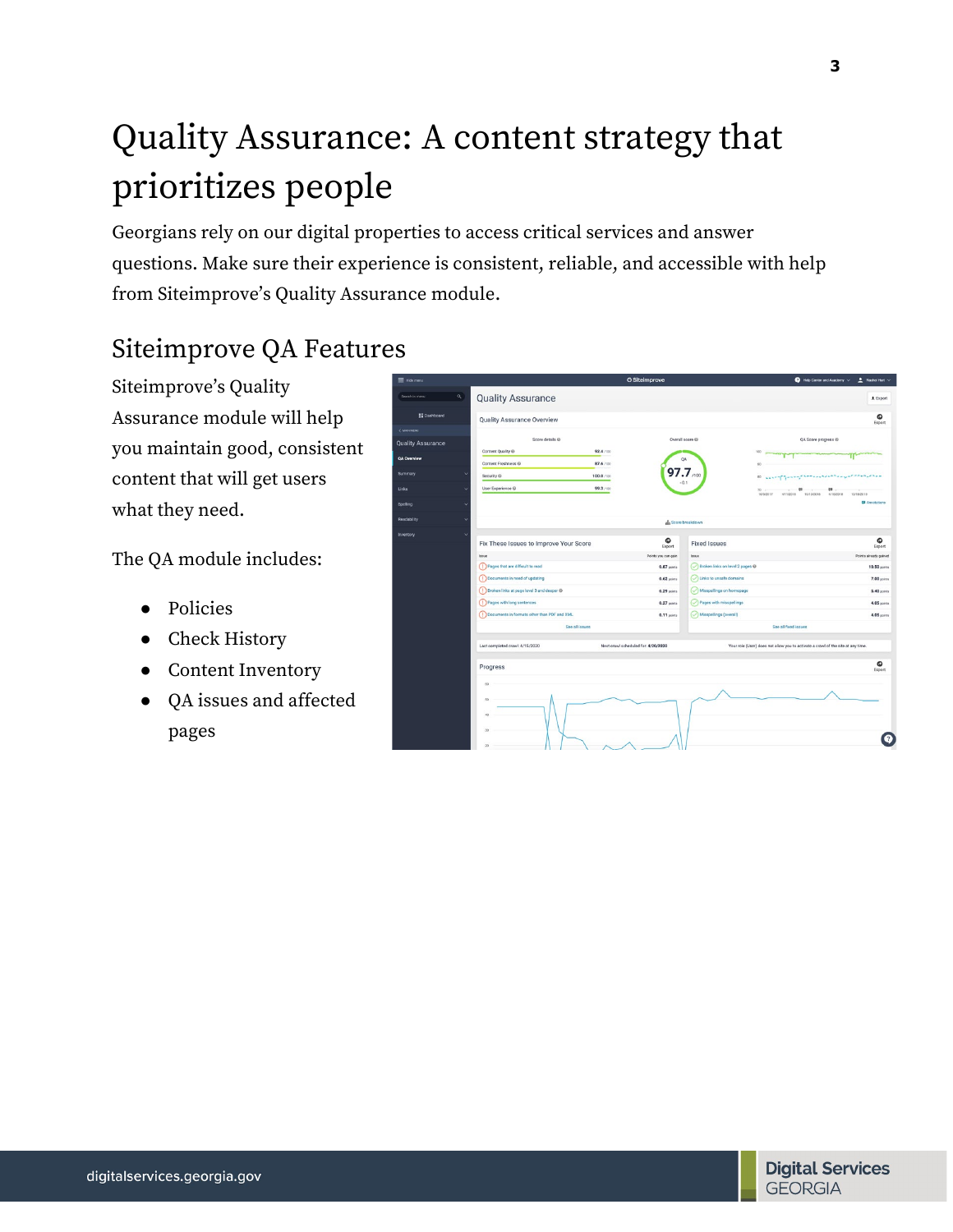#### QA Score Components

| Category                 | Weight | <b>Components</b>                                                          |
|--------------------------|--------|----------------------------------------------------------------------------|
| User Experience          | High   | Broken Links, Document Formats (non-PDFs), Large Images<br>(>1MB)          |
| <b>Content Quality</b>   | Medium | Misspellings, Readability                                                  |
| Security                 | Medium | Publicly exposed IDs, Links to unsafe domains                              |
| <b>Content Freshness</b> | Low    | Stale content, Media files needing updating, Documents<br>needing updating |

#### Immediate QA To-Do's

- 1. Check your QA score to find lowest-scoring categories
- 2. Find the biggest offenders and consider:
	- a. Ownership *(sort by group)*
	- b. Severity of Issue *(relative weight, number of pages, readability)*
	- c. Ease to Fix *(quick fixes* **→** *higher effort fixes)*
		- *i. Broken links, HTTP status code: invalid URI*  $\rightarrow$  503 $\rightarrow$  401/403 $\rightarrow$  404
		- *ii. Readability: long sentences* **→** *long words* **→** *manually audited issues*
	- d. Necessity of Information *(page level, page views, clicks on links)*
- 3. Get fixing!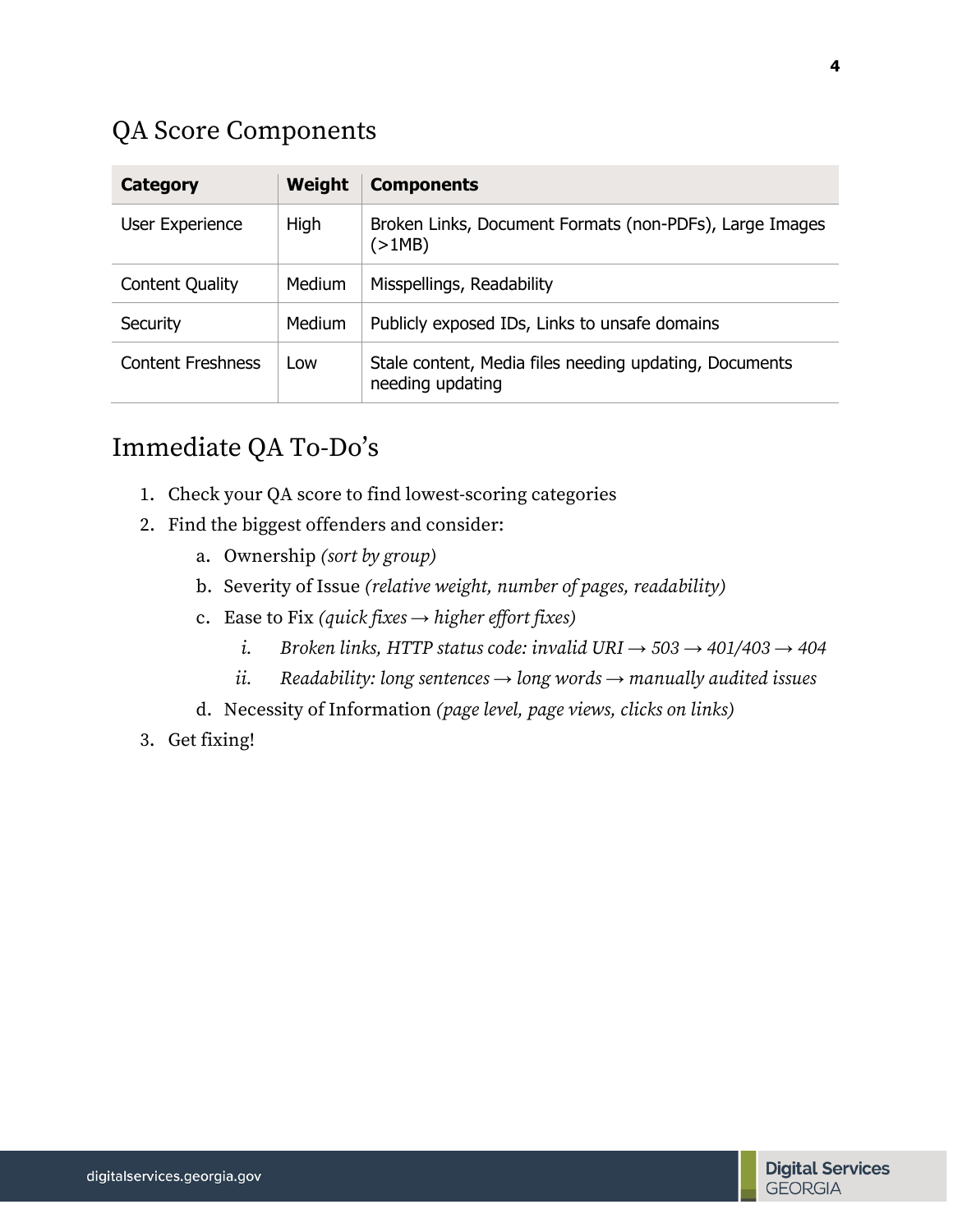# Accessibility Made Simple: Using Siteimprove to Drive your Accessible Content Strategy

All Georgians deserve the same ease of access to their government.

## Siteimprove Accessibility Features

Siteimprove's Accessibility module will educate while helping you to ensure your content is accessible for all.

The Accessibility module includes:

- Accessibility issues
- Effected pages and PDFs
- Exactly where each issues occurs
- How to fix issues

| E Hole menu                   |                                                                                       |                                     | <b>O</b> Siteimprove |                                        | $\bullet$ Help Center and Academy $\check{\,\,\,}$                               | Rachel Hart V<br>$\Omega$ Settings $\vee$            |
|-------------------------------|---------------------------------------------------------------------------------------|-------------------------------------|----------------------|----------------------------------------|----------------------------------------------------------------------------------|------------------------------------------------------|
| $\alpha$<br>Search in menu    | Accessibility                                                                         |                                     |                      |                                        |                                                                                  | $±$ Export                                           |
| <b>Eli</b> Dashboard          | <b>Accessibility Overview</b>                                                         |                                     |                      |                                        |                                                                                  | ۵<br>Export                                          |
| < MAIN MENU                   |                                                                                       |                                     |                      |                                        |                                                                                  |                                                      |
| <b>Accessibility</b>          | Score details @                                                                       |                                     |                      | Overall score @                        |                                                                                  | Accessibility Score progress @                       |
| <b>Accessibility Overview</b> | Progress in resolving Errors @                                                        | 88.7 /100                           |                      | Accessibility                          | 100                                                                              |                                                      |
| <b>Summary</b>                | Progress in resolving Warnings @                                                      | 77.8 /100                           |                      | 61.7                                   | 26<br>ويتقصد والمواصلين                                                          | $-7 - 7 - 7$                                         |
| <b>Issues</b>                 | Percentage of pages with low Error rate @                                             | 0.0 /100                            |                      | $-0.0$                                 | 493<br>50<br>10/5/2017<br>4/15/2018                                              | 03 03<br>03<br>10/17/2018<br>4/22/2019<br>10/26/2019 |
|                               |                                                                                       |                                     |                      |                                        | - Score - Industry benchmark (Government)                                        | <b>El</b> Annotations                                |
| Guidelines.                   |                                                                                       |                                     |                      | <b>ch</b> Score breakdown              |                                                                                  |                                                      |
| Pages                         |                                                                                       |                                     |                      |                                        |                                                                                  |                                                      |
| PDFs                          |                                                                                       |                                     |                      | Levels of Conformance and Severity     |                                                                                  |                                                      |
| All Decisions                 |                                                                                       | CLevel AA O<br><b>OLevel A</b> @    | <b>O</b> Level AAA @ | C Errors @                             | @ Warnings @<br>@ Reviews @                                                      |                                                      |
| Chrome extension              | Issues (all roles)                                                                    | e Editor                            |                      | & Webmaster                            | <b>O</b> Developer                                                               | Page error rate                                      |
|                               | Fix These Issues To Improve Your Score                                                |                                     | ۵<br>Export          | <b>Fixed Issues</b>                    |                                                                                  | ۵<br>Export                                          |
|                               | Issue                                                                                 |                                     | Points you can gain  | Issue                                  |                                                                                  | Points already gained                                |
|                               | Link text used for multiple different destinations<br>$\left( \left  \right  \right)$ |                                     | 0.83 points          |                                        | WAI-ARIA image is missing alternative text                                       | 0.83 points                                          |
|                               | Select box has no description<br>$\bigcirc$                                           |                                     | 0.83 coints          | (Vebpage title is missing text         |                                                                                  | $0.83$ points                                        |
|                               | Image link is missing alternative text                                                |                                     | $0.83$ coints        | (V) Missing button in form             |                                                                                  | $0.83$ points                                        |
|                               | Select box has no description                                                         |                                     | 0.83 points          | (V) Form control label is missing text |                                                                                  | 0.83 points                                          |
|                               | Image with no alt attribute                                                           |                                     | $0.83$ coints        | (V) Frame is missing a description     |                                                                                  | $0.83$ points                                        |
|                               |                                                                                       | See all issues                      |                      |                                        | See all fixed issues                                                             |                                                      |
|                               |                                                                                       |                                     |                      |                                        |                                                                                  |                                                      |
|                               | Last completed crawl: 4/21/2020                                                       | Next crawl scheduled for: 4/26/2020 |                      |                                        | Your role (User) does not allow you to activate a crawl of the site at any time. |                                                      |

**5**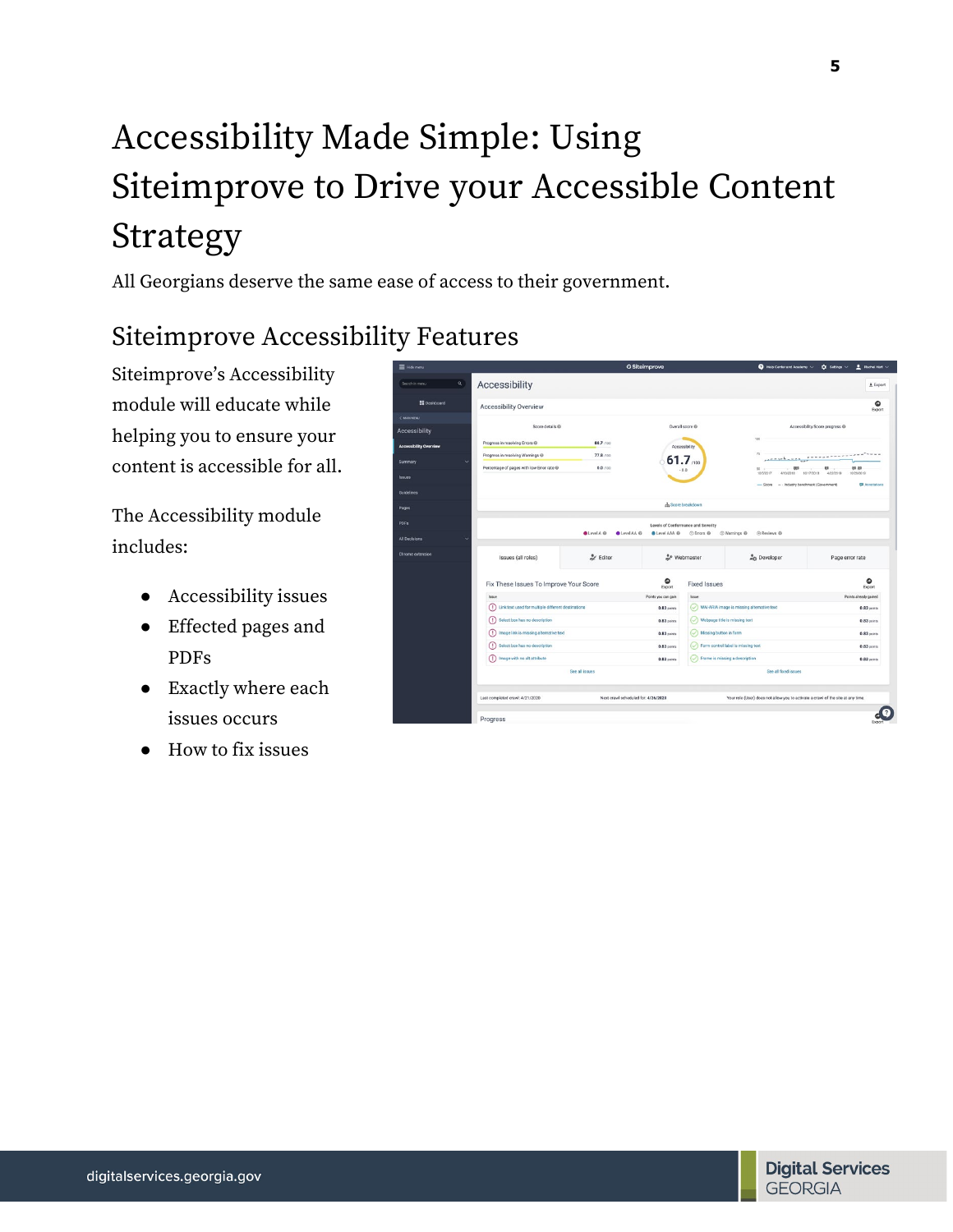#### Accessibility Score Components

| <b>Category</b>   | Weight                                      | <b>Components</b>                                                       |
|-------------------|---------------------------------------------|-------------------------------------------------------------------------|
| <b>Errors</b>     | High / Medium<br>(depending on issue level) | Level A, AA, and AAA errors<br>(failures to meet WCAG success criteria) |
| Warnings          | Medium / Low<br>(depending on issue level)  | Level A, AA, and AAA warnings<br>(failures to meet WCAG best practices) |
| Pages with Errors | Depends on page level                       | Pages with multiple Level A and AA errors                               |

Potential accessibility issues marked as "Reviews" do not count against your score, since these issues can only be verified with a manual check. Issues in PDFs also do not affect your score.

### Immediate Accessibility To-Do's

- 1. Check your accessibility score to find the lowest scoring category.
- 2. Prioritize A and AA errors based on your expertise and time.
- 3. Resolve the issues that provide the highest point gain.
- 4. Focus on resolving Pages and not just single issues.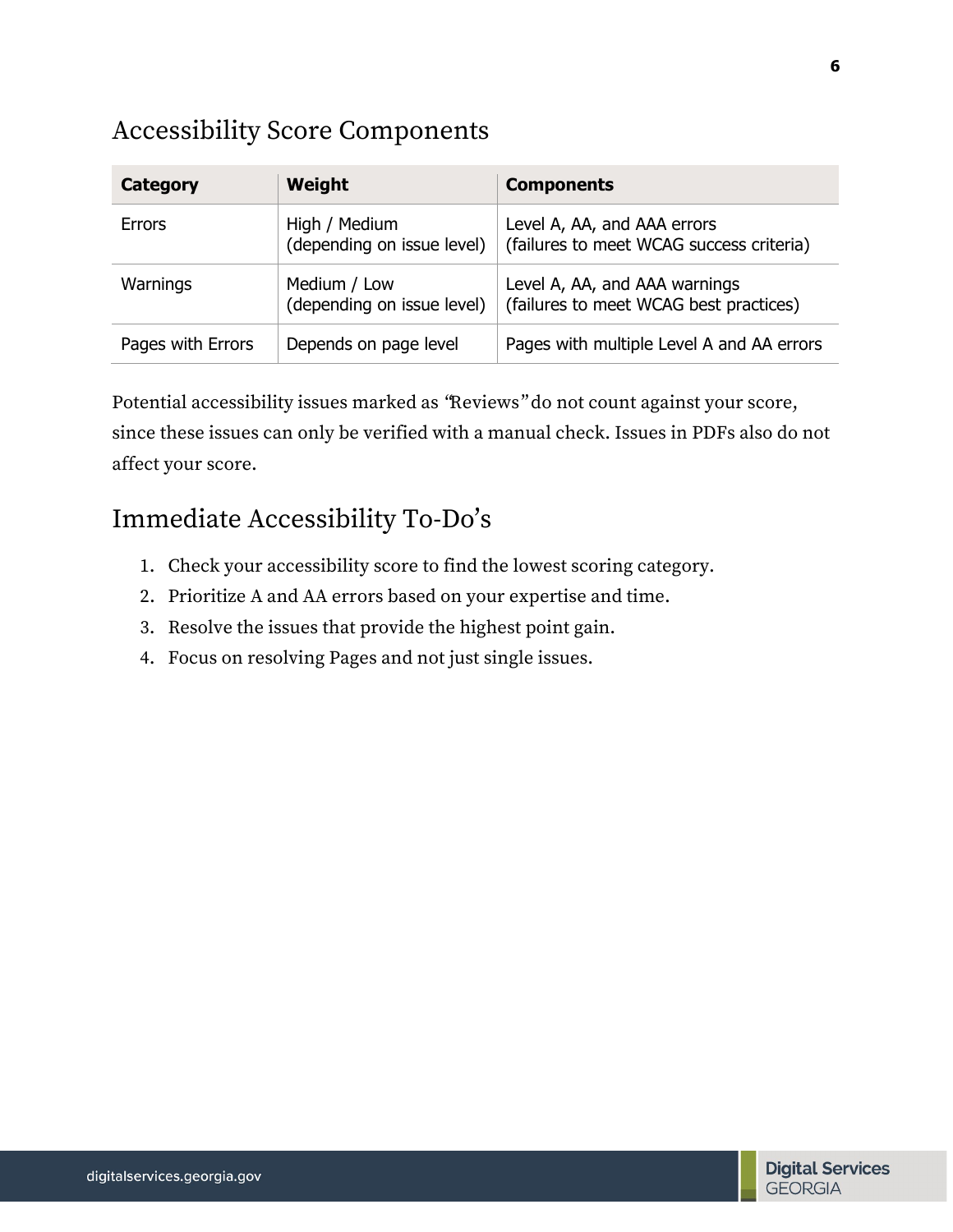# GovHub & the New SEO

A website's search engine optimization (SEO) determines how it will rank in search engines, like Google. SEO is important to ensure that our sites have public visibility and to shut down imposter sites.

### Siteimprove SEO Features

The SEO module in Siteimprove will help you track and address issues and monitor your site performance.

- List of SEO issues
- Pages affected by each issue
- The difficulty to fix each issue

| = Hide menu                                             |                                 | O Siteimprove                                                                                  | Help Center and Academy<br>$Ratchel$ Hart $\vee$<br>$\hat{\mathbf{n}}$ Settings $\vee$                     |
|---------------------------------------------------------|---------------------------------|------------------------------------------------------------------------------------------------|------------------------------------------------------------------------------------------------------------|
| $\alpha$<br>Search in menu                              | <b>SEO Overview</b>             |                                                                                                | $±$ Export                                                                                                 |
| <b>SE Dashboard</b>                                     |                                 |                                                                                                | C Export                                                                                                   |
| <b>C MAZE MENU</b>                                      | Score details @                 | Overall score @                                                                                | SEO Score progress @                                                                                       |
| SEO                                                     | Technical ®                     | 92.9 /100                                                                                      | 100                                                                                                        |
| <b>A</b> SEO Overview                                   | Content @                       | SEO<br>90.2 /100                                                                               | <b>STATISTICS</b><br>$^{50}$<br>80                                                                         |
|                                                         | User Experience ®               | $91.3 \, \mu m$<br>91.9 /100<br>$+0.3$                                                         |                                                                                                            |
| <b>Ciplore Siteimprove SEO</b><br><b>Advanced here!</b> | Mobile @                        | 89.0 /100                                                                                      | 03 03<br>00303.03<br>0.00000<br>$^{00}$<br>10/17/2018<br>10/26/2019<br>10/5/2017<br>4/15/2018<br>4/22/2019 |
|                                                         |                                 |                                                                                                | <b>Di</b> Annatations                                                                                      |
|                                                         |                                 | h Score breakdown                                                                              |                                                                                                            |
|                                                         | Last completed crawl: 4/21/2020 | Next crawl scheduled for: 4/26/2020                                                            | Your role (User) does not allow you to activate a crawl of the site at any time.                           |
|                                                         | <b>SEO Score Progress</b>       |                                                                                                | $\circ$<br>Export                                                                                          |
|                                                         | 125                             |                                                                                                |                                                                                                            |
|                                                         | 100                             |                                                                                                |                                                                                                            |
|                                                         | 75<br>-----------<br>$-$        | <b>.</b>                                                                                       |                                                                                                            |
|                                                         | $^{50}$                         |                                                                                                |                                                                                                            |
|                                                         | $25 -$<br>10/5/2017             | 01.03<br>$^{52}$<br>03<br>$-00$<br>4/2/2018<br>109/2018                                        | 四 (5)<br>$^{12}$<br>4/22/2019<br>10/23/2019                                                                |
|                                                         |                                 | - Overall SEO score - - Technical score - Content score - User Experience score - Mobile score | <b>E</b> Annotations                                                                                       |
|                                                         |                                 |                                                                                                |                                                                                                            |
|                                                         |                                 |                                                                                                |                                                                                                            |
|                                                         |                                 |                                                                                                |                                                                                                            |